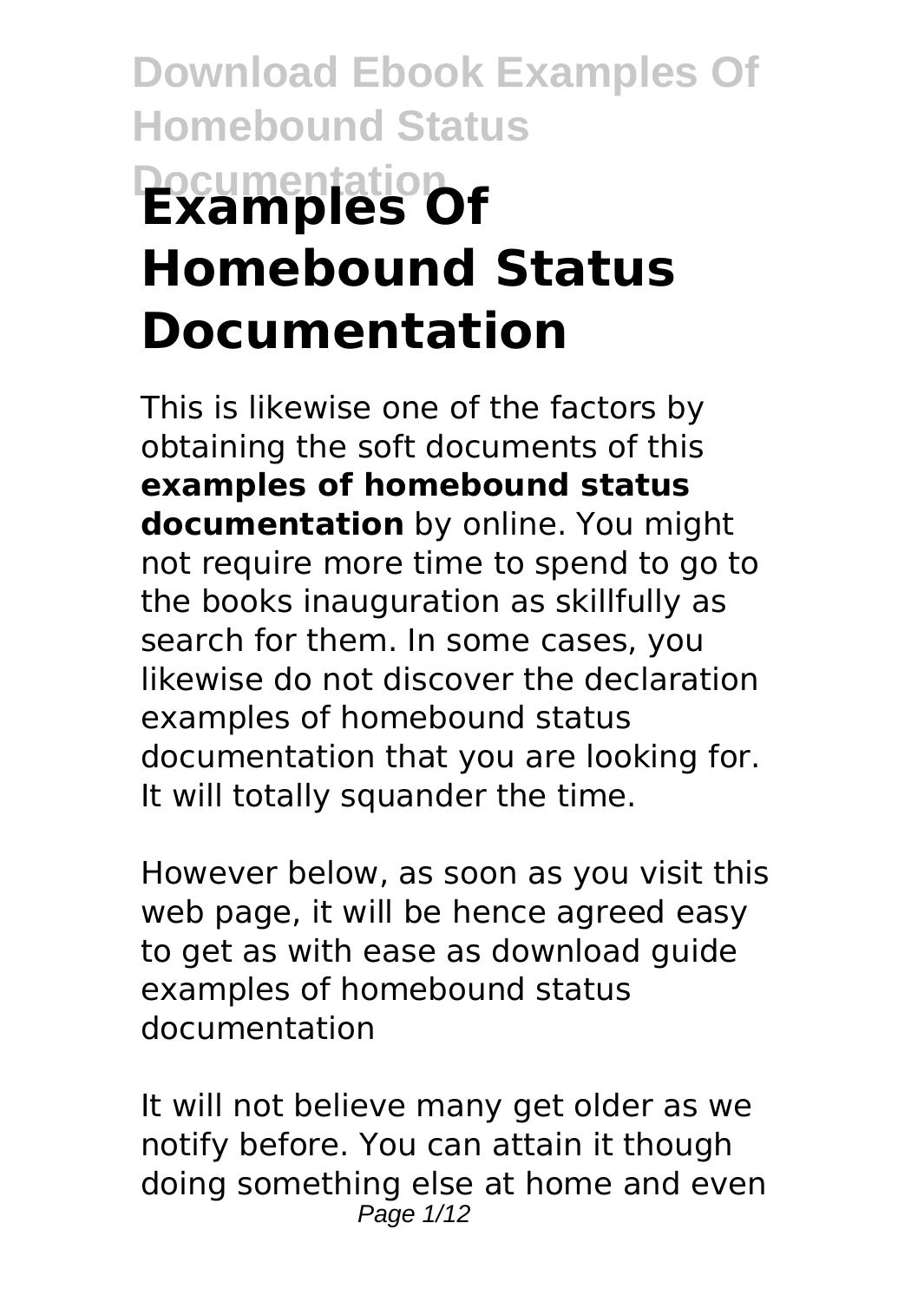in your workplace. thus easy! So, are you question? Just exercise just what we have the funds for under as without difficulty as evaluation **examples of homebound status documentation** what you following to read!

With a collection of more than 45,000 free e-books, Project Gutenberg is a volunteer effort to create and share ebooks online. No registration or fee is required, and books are available in ePub, Kindle, HTML, and simple text formats.

### **Examples Of Homebound Status Documentation**

7 examples of patient-specific homebound documentation CHRISTUS HomeCare in San Antonio provides the following sample narratives to referring physicians' offices for use in explaining the need for home health services and to agency clinicians for use in skilled visit notes.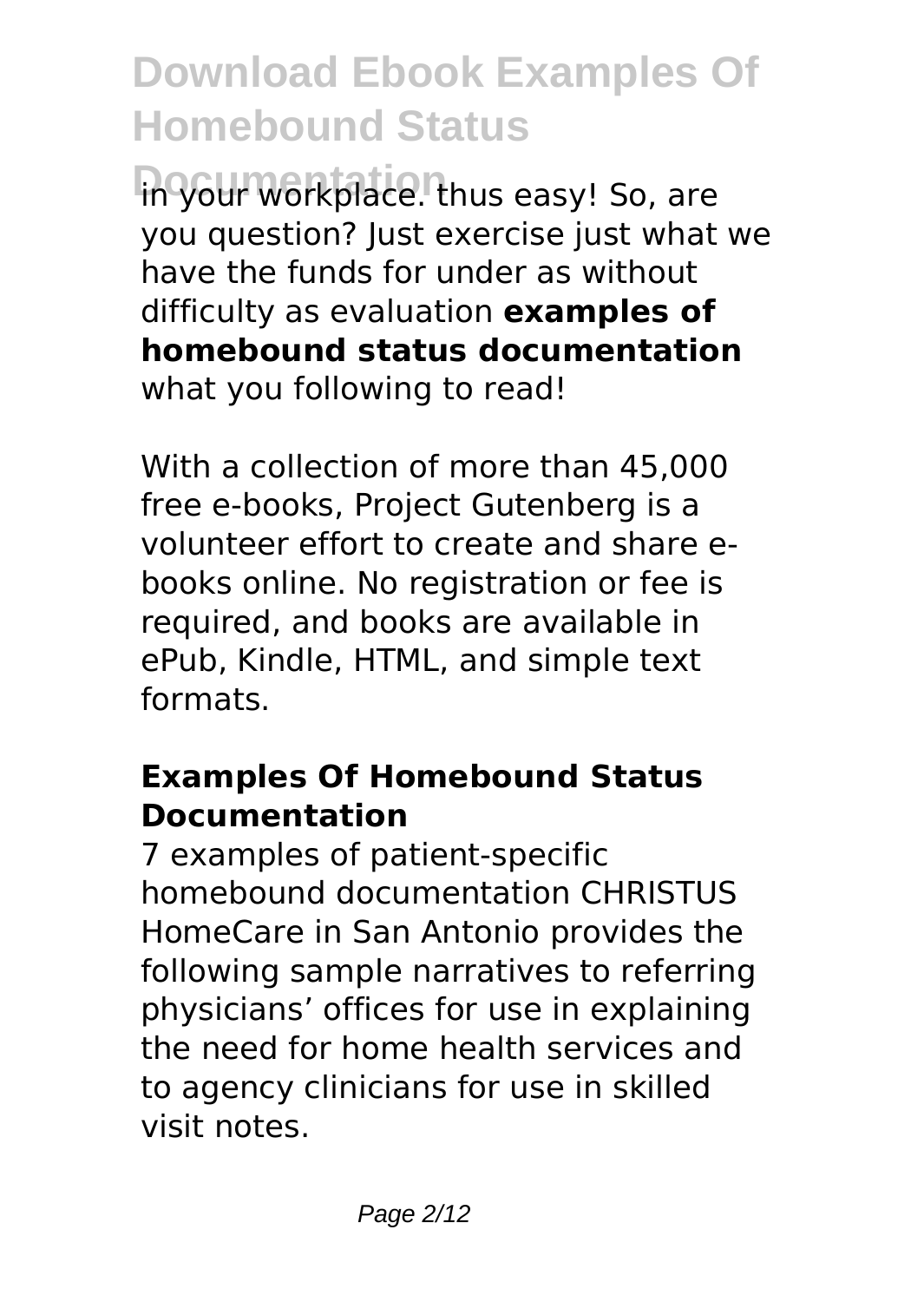# **Documentation 7 examples of patient-specific homebound documentation**

Examples of acceptable and unacceptable face-to-face documentation - When reviewing face-toface forms, agencies ... thus causing homebound status. Nursing services are needed for skilled assessment and education. Physical & Occupational Therapy evaluations are ordered.

### **Home Health Line | Examples of acceptable and unacceptable ...**

and homebound status, in order to satisfy the face-to-face encounter requirement, much like an NPP currently can. Alternatively, the physician who cared for the patient in an acute or postacute facility prior to the patient's home health admission can perform and document the face-to-

### **Frequently Asked Questions Face-toface Encounter for Home ...**

Homebound Status Declaring any portion of the regulation as a blanket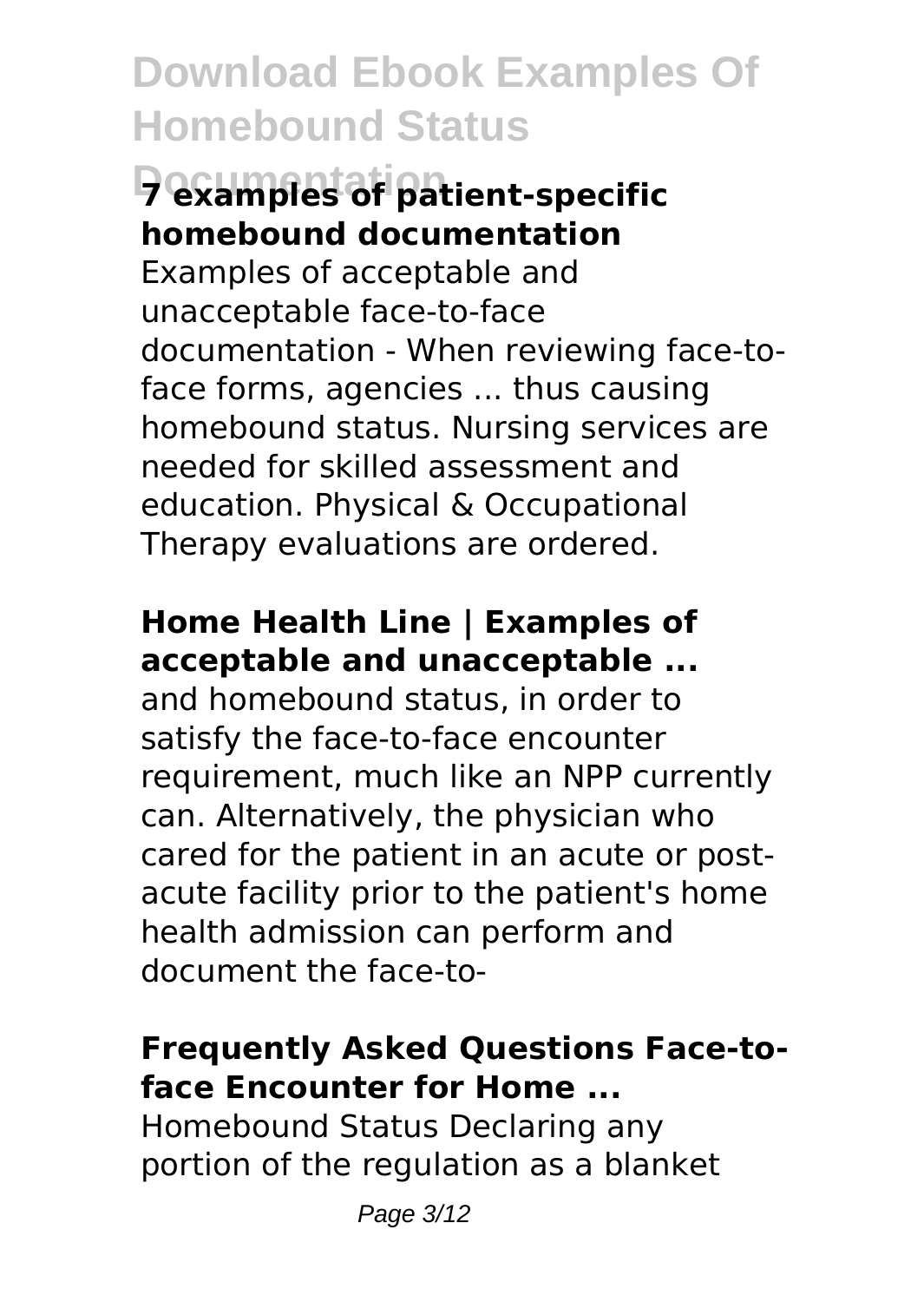statement copied from the CMS manual is vague ("It's a taxing effort for the patient to leave home"). Documentation must: Include information about the injury/illness & the type of support and/or supportive device/assistance required for illness/injury to assist the

### **Ordering and Certifying Medicare Home Health Services**

Ongoing documentation note is essential as it helps substantiate the nurse's job and trend of treatment. Health notes: A health note is an important note that shows changes in a patient. It is usually used to document improvements and regressions or even side effects that treatments effects in people.

### **How to Write Nursing Notes (20+ Nursing Note Examples)**

However, the FTF documentation must show the reason skilled service is necessary for the treatment of the patient's illness or injury, based on the physician's clinical findings during the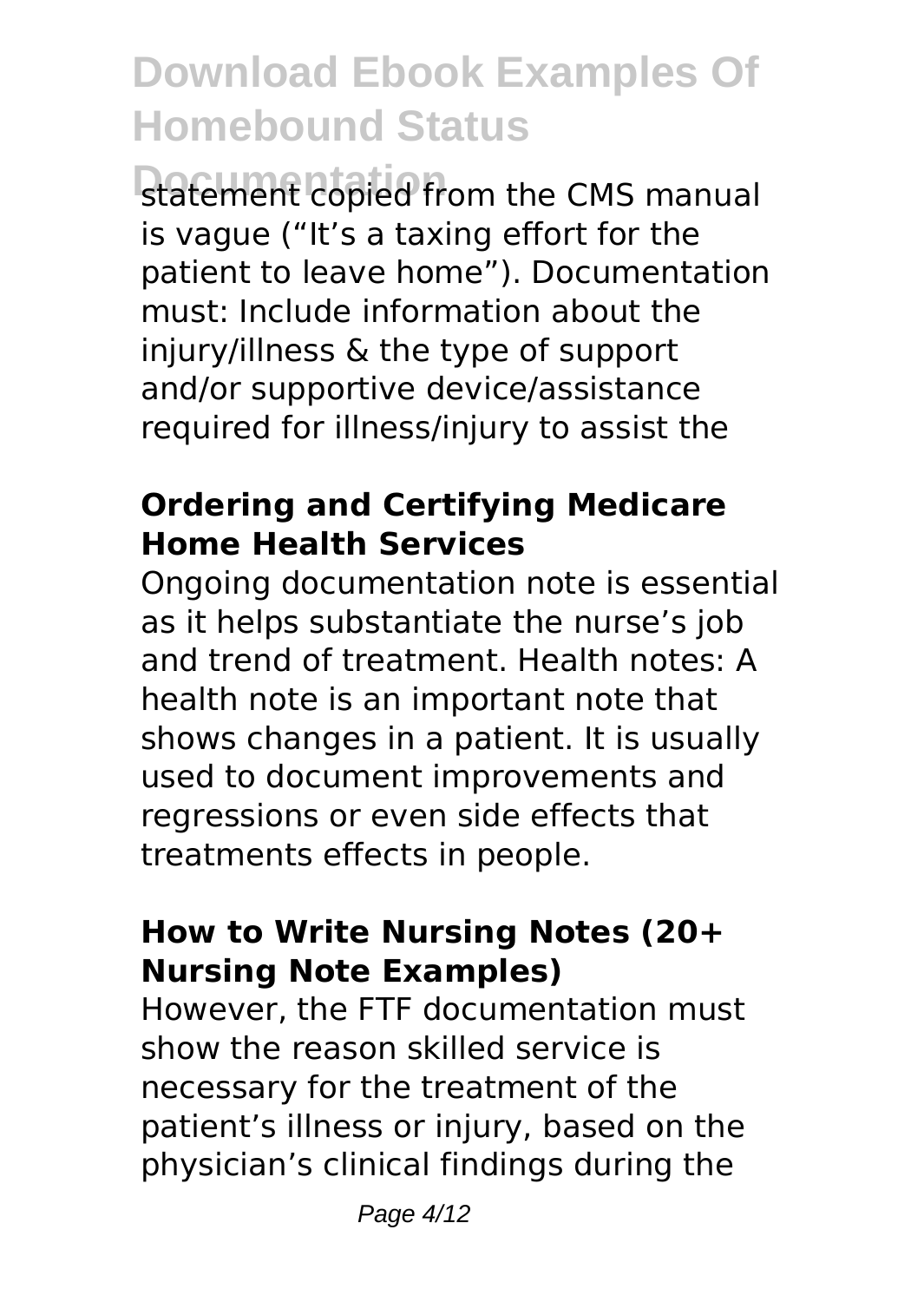face-to-face encounter, and specific statements regarding why the patient is homebound. Following are examples of FTF documentation that, used alone, are ...

# **CPT (G0180 and G0179) - Documentation Requirements | CMS**

**...**

Examples of documenting skill SN seen to day for assessment and care of the wound to the sacrum. SN removed soiled dressing, clean wound with normal saline, pack with calcium alginate to wound bed, cover with ABD pad, secure with tape. Wound measures 4.2 x 8 x 1.7 cm with 100% granulation tissue in wound bed, undermine1.2 cm from 9:00 to 12:00 with

#### **Home Health documentation pdf**

B Required Documentation – Visually Viewed Verification. 07 Requesting Verification. 08 Cooperation - Overview. A Cooperation Requirements. ... 13 Marital Status (MAST) Examples. A

Page 5/12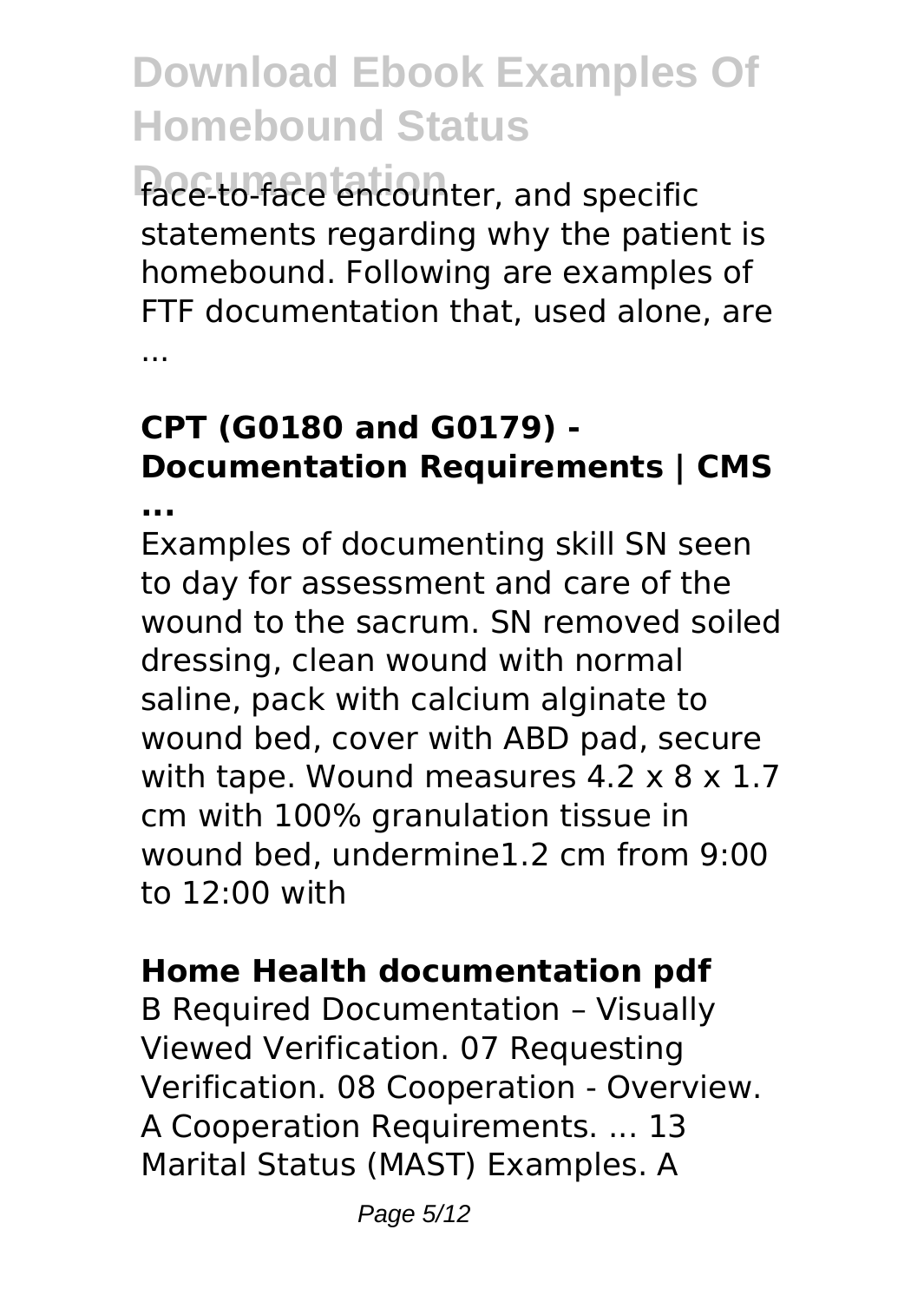Postpartum Period Example. 14 Referral Source Entry (RESE) Examples. A Date of Eligibility Example 1.

### **CNAP Manual**

A Homebound Household contains no person(s) able to travel to an intake center and apply for Energy Assistance because of a medical condition which currently qualifies the person for home services through Medicaid or Medicare, and/or currently receives home delivered meals, home - health agency services, or homemaker services or who has ...

#### **Online Appointment system - ITFrontDesk**

Name Reference Source Purpose; Access to Secondary Students: 20 USC 790: US Code: The Pennsylvania Department of Education interprets Public Law 107–110, No Child Left Behind Act of 2001, Section 9528 (Armed Forces Recruiter Access To Students and Student Recruiting Information), 20 USC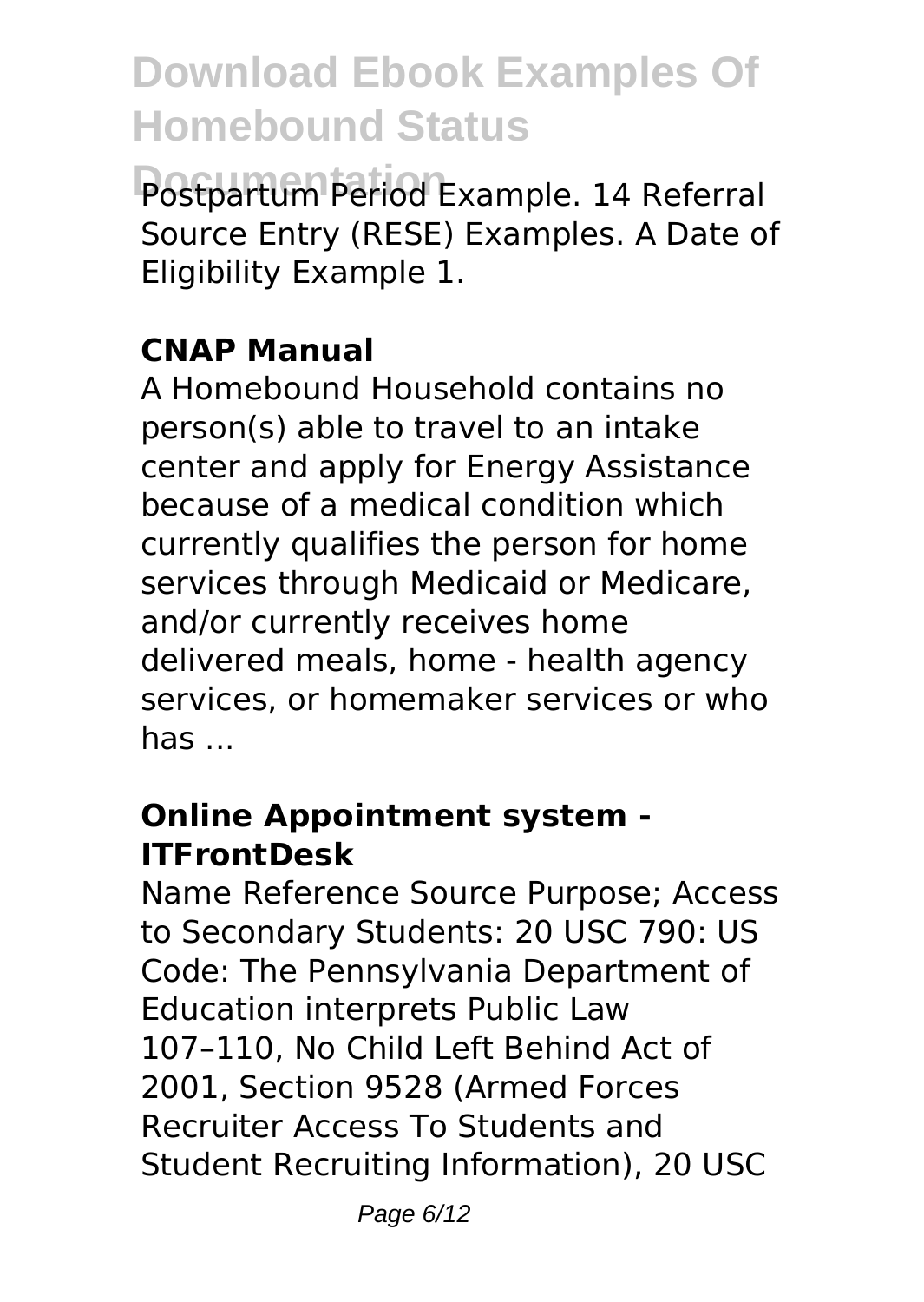§7908, and Pennsylvania law Act 10, 1991, 51 P.S. §§20221-20225 in the following manner:

#### **Basic Education Circulars (BECs)**

The EDI Standard is published once per year in January. Proposed modifications to the current EDI Standard proceed through a series of ballots and must be approved by impacted subcommittees, the Technical Assessment Subcommittee (TAS), and the Accredited Standards Committee stakeholders in order to be included in the next publication.

#### **Claim Status Codes | X12**

Note: The most recent updates are denoted with two plus signs $(++)$ . Additionally, this article was previously titled "COVID-19 Guidance for Telehealth and Virtual/Telephonic Communications." Overview. In light of both the federal Health and Human Services Secretary's January 31, 2020, public health emergency declaration, as well as the President's March 13, 2020,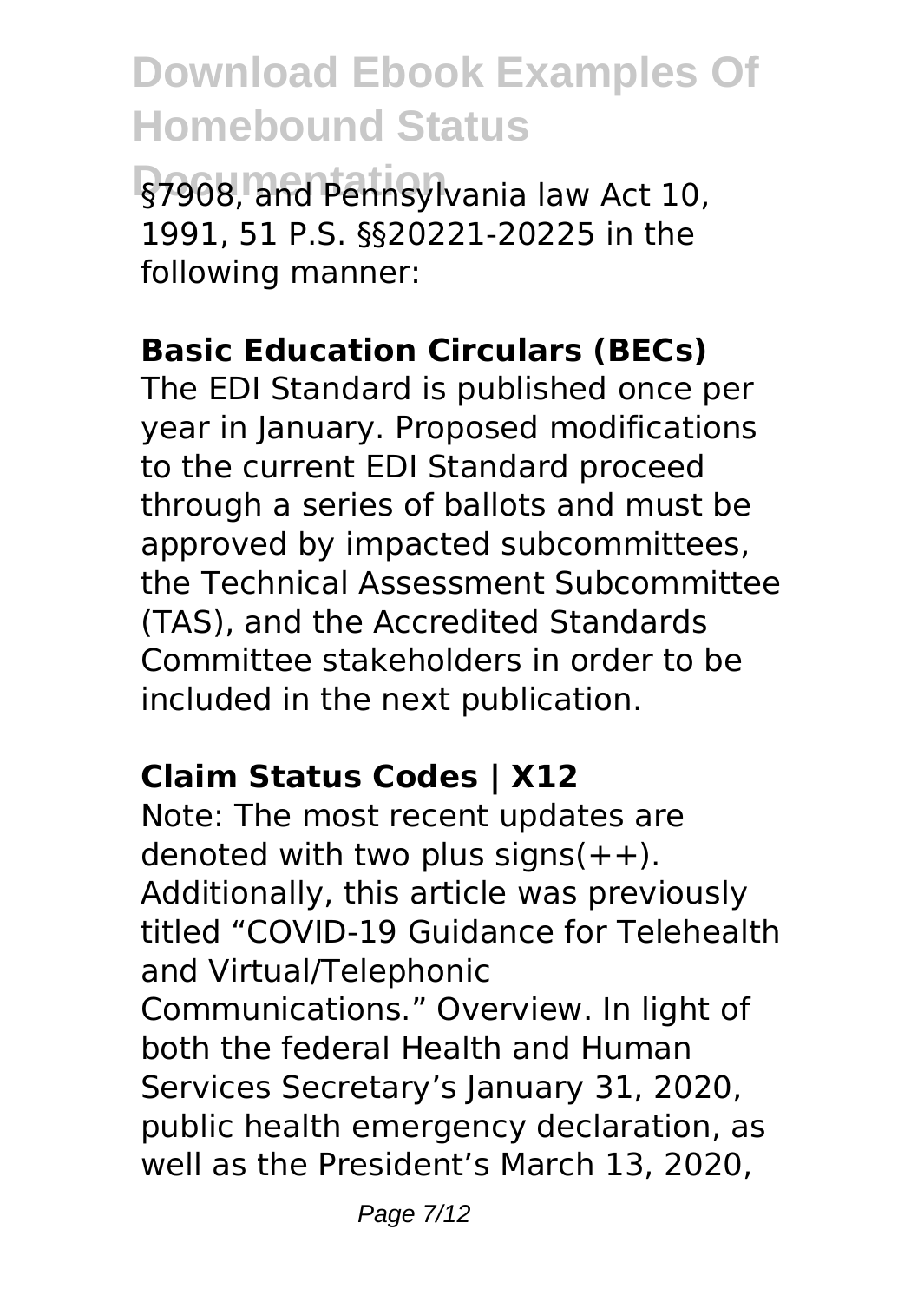**Download Ebook Examples Of Homebound Status Dational emergency ...** 

### **Medi-Cal NewsFlash: Medi-Cal Payment for Telehealth and ...**

care services. For example, homebound patients can leave to attend: • Religious services • Adult davcare programs • Unique or infrequent events (such as a funeral, a graduation, a walk around the block, or a trip to the barber) Examples of homebound patients: • A patient who's blind or has dementia and needs someone's help to leave home

# **Medicare Home Health Benefit - CMS**

Broward County Property Appraiser - Marty Kiar. Additional Low-Income Senior Exemption: Filing period is January 1 through March 1 of each year. Applicant must be 65 years of age or older as of January 1 (even if other household members are under age 65), have the Homestead Exemption on the property, and the total household adjusted gross income for last year (2021) must not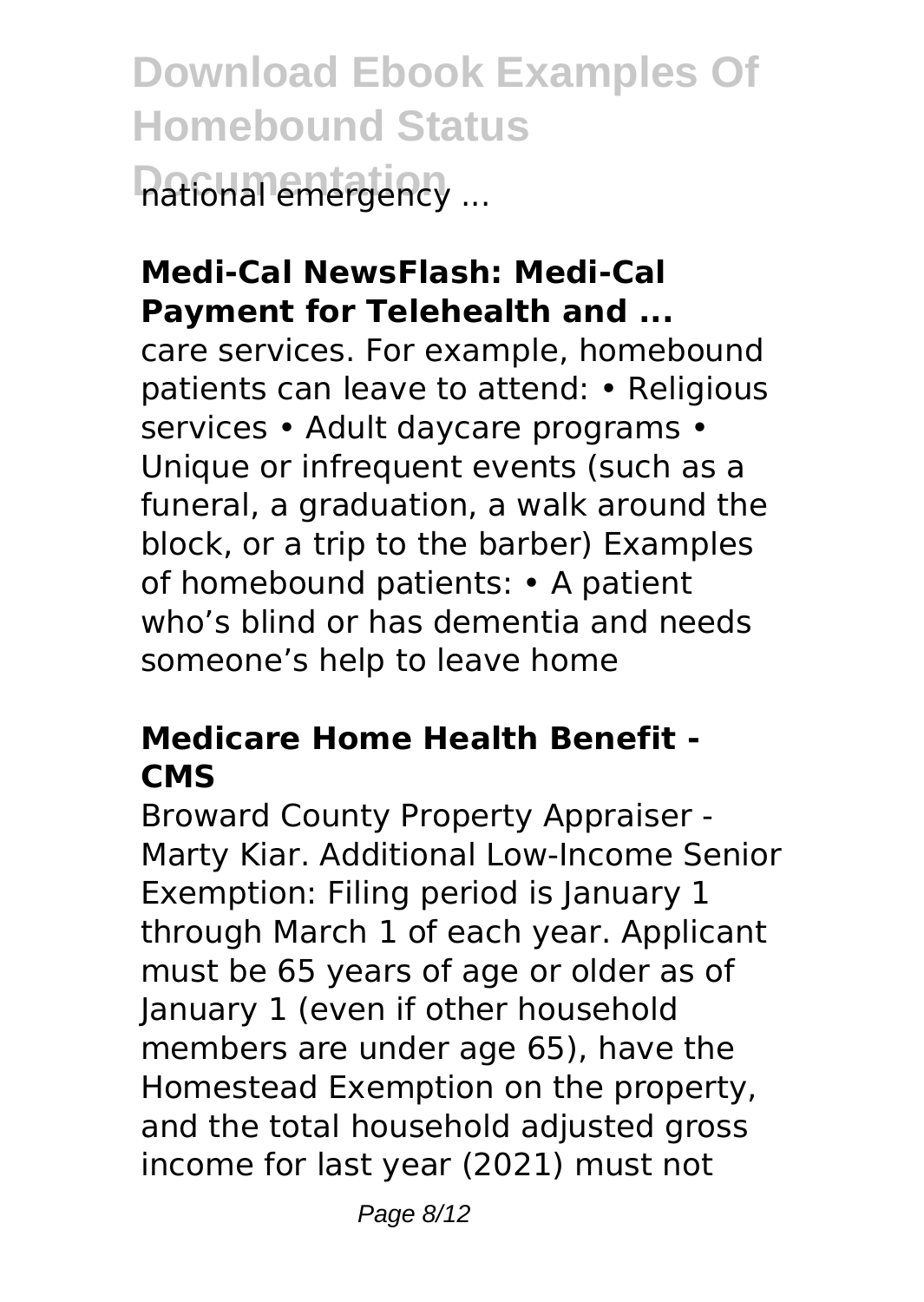**Download Ebook Examples Of Homebound Status Doced \$32,561 0.0** 

#### **Marty Kiar - Broward County Property Appraiser**

Homebound vaccination information. ... Undocumented individuals are eligible to receive a vaccine regardless of their immigration status. Examples of acceptable documentation include: student ID, library card, rental agreement, utility bill, a REAL ID, state driver's license or identification card, passport, among others. ...

#### **Vaccine Information - Ventura County Recovers**

Vaccination Resources for Homebound Individuals. If you, or someone you know, are homebound and interested in receiving the COVID-19 vaccine, please call MARC's vaccine registry helpline at 816-421-4980 or 1-800-593-7948. Phone lines operate Monday-Friday from 9 a.m. to 4 p.m.

### **COVID-19 Vaccines - Jackson County**

Page  $9/12$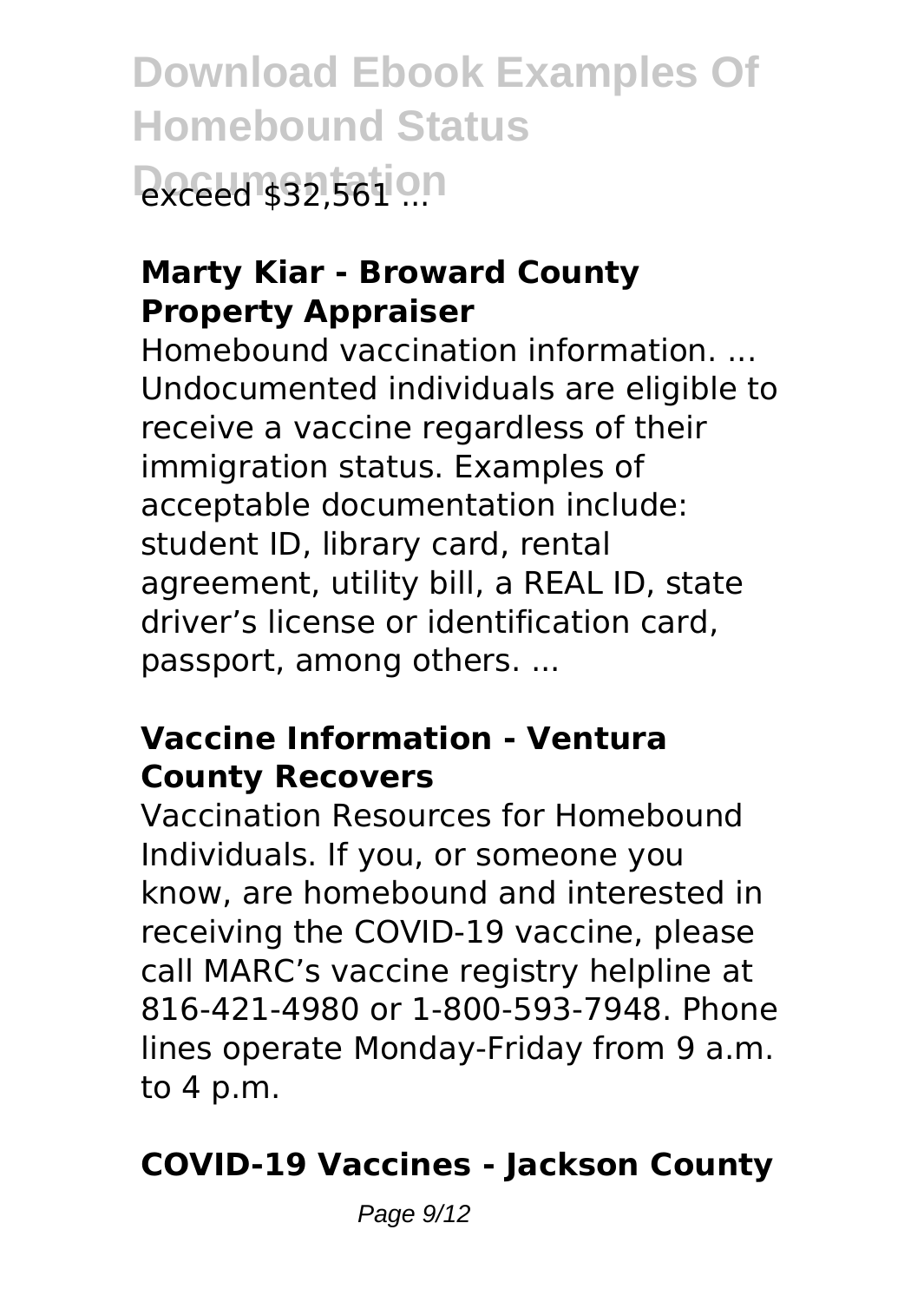# **Health Department**

Examples of homebound patients: ... Includes review of patient status reports required by physicians and allowed practitioners to affirm the ... The medical record didn't contain enough documentation to show the patient's eligibility to receive Medicare home health services. PDGM.

### **Medicare Home Health Benefit Booklet**

The Financial Accountability System Resource Guide (FASRG) describes the rules of financial accounting for school districts, charter schools, and education service centers. The FASRG is adopted by 19 Texas Administrative Code §109.41. Announcements. These announcements may also include information relating to recent Governmental Accounting Standards Board (GASB) statements.

### **Financial Accountability System Resource Guide | Texas ...**

Page 10/12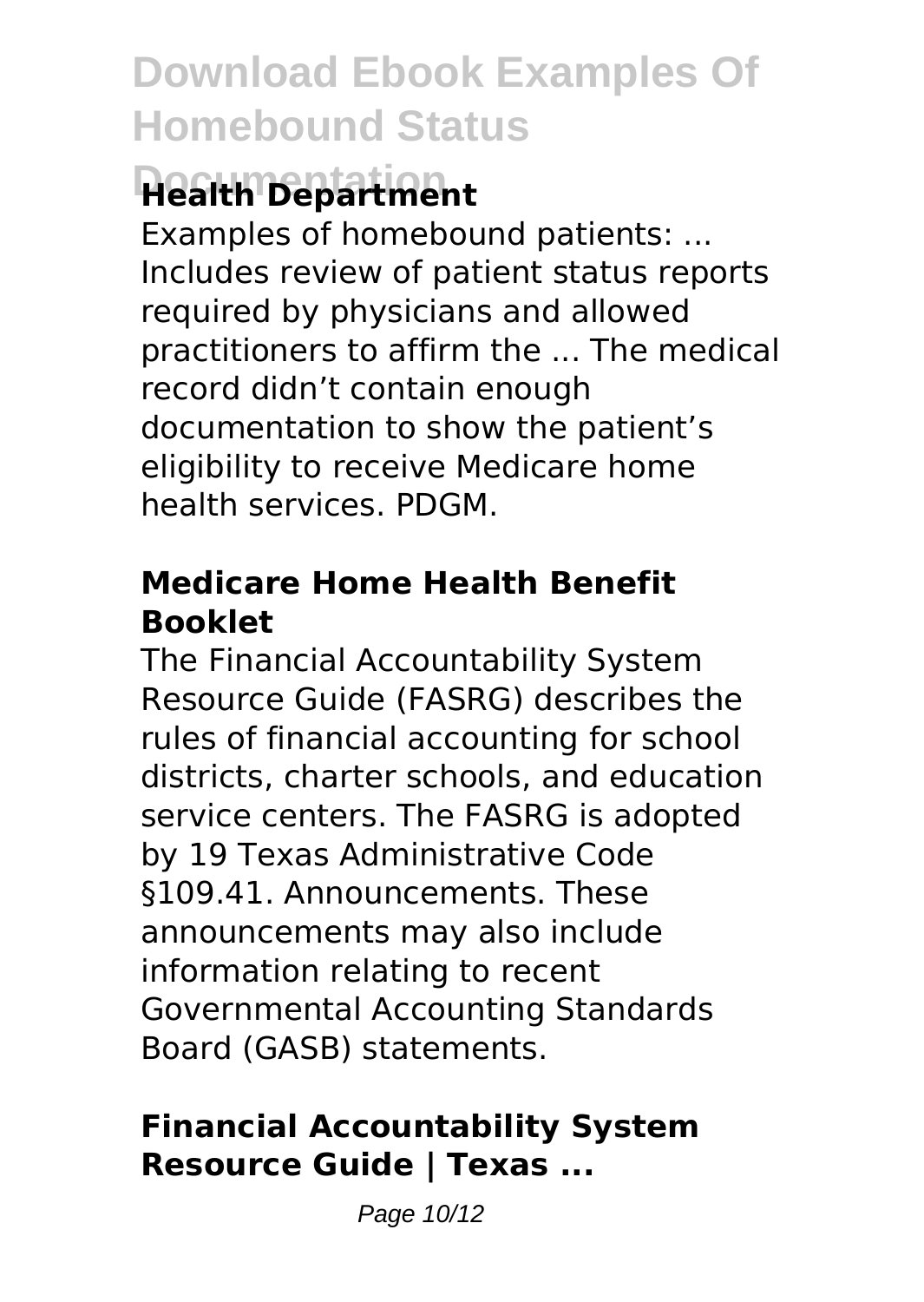**Documentation** Number: 0136 (Replaces CPB 139) Policy. Note: This policy only applies to plans with private duty nursing benefits.Please check benefit plan descriptions for details. Skilled home private duty nursing care (PDN) involves performance of skilled services by a licensed nursing professional (RN/LPN) in the member's home, typically to take the place of continued inpatient treatment.

#### **Skilled Home Private Duty Nursing Care - Medical ... - Aetna**

The appropriate medical documentation must appear in the member's medical record to justify medical necessity for the level of service reimbursed. The record must reflect the level of service billed and must be legible;

Documentation must be maintained at both the origination and distant sites to substantiate the services provided